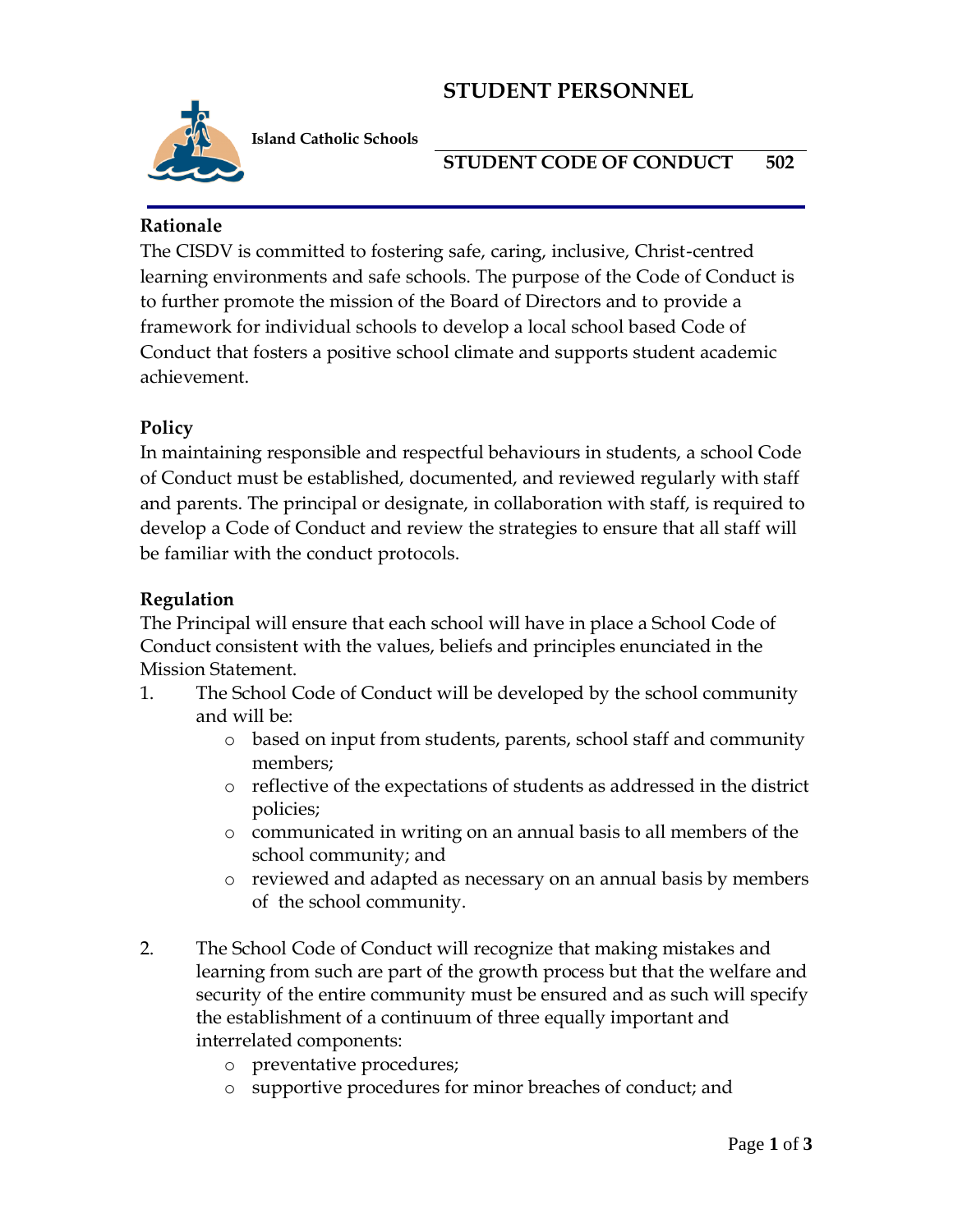# **STUDENT PERSONNEL**



**Island Catholic Schools** 

**STUDENT CODE OF CONDUCT 502**

- o fair, corrective interventions to address major breaches of conduct.
- 3. Preventative interventions will reflect
	- o the fundamental Catholic beliefs of acceptance, caring, hope, and reconciliation;
	- o the setting of realistic goals and a clear knowledge of expectations and responsibilities;
	- o a close collaboration among students, parents and staff members of the school community; and
	- o opportunities to celebrate success
- 4. Supportive interventions focus on serving the student within the school area and include:
	- o ongoing contact with parents as key partners in the process;
	- o behavioural strategies appropriate to the needs and developmental level of the individual students which are to be implemented at the first signs of inappropriate conduct;
	- o a specific range of logical consequences that are consistent, fair to the individual and that are reflective of the community standards;
	- o strategies for problem solving and growth in self-discipline which may involve district level and/or community agency support; and
	- o recognition of positive conduct.
- 5. Corrective interventions reflecting Catholic social justice principles that protect the dignity of both the individual person and the common good involve the administration of fair and consistent disciplinary procedures in response to the following severe breaches of conduct:
	- o disruptive behaviour,
	- o verbal, physical or sexual threats or assaults,
	- o harassment,
	- o use or possession of weapons,
	- o use, possession or distribution of tobacco and/or vaping products
	- o use, possession or distribution of drugs, cannabis and liquor
	- o vandalism or theft, or
	- o any activities with criminal intent.
- 6. The School Code of Conduct Policy will stipulate that any student committing a severe breach of conduct will be suspended in accordance with Policy 506. Parent involvement is crucial at this level of intervention.